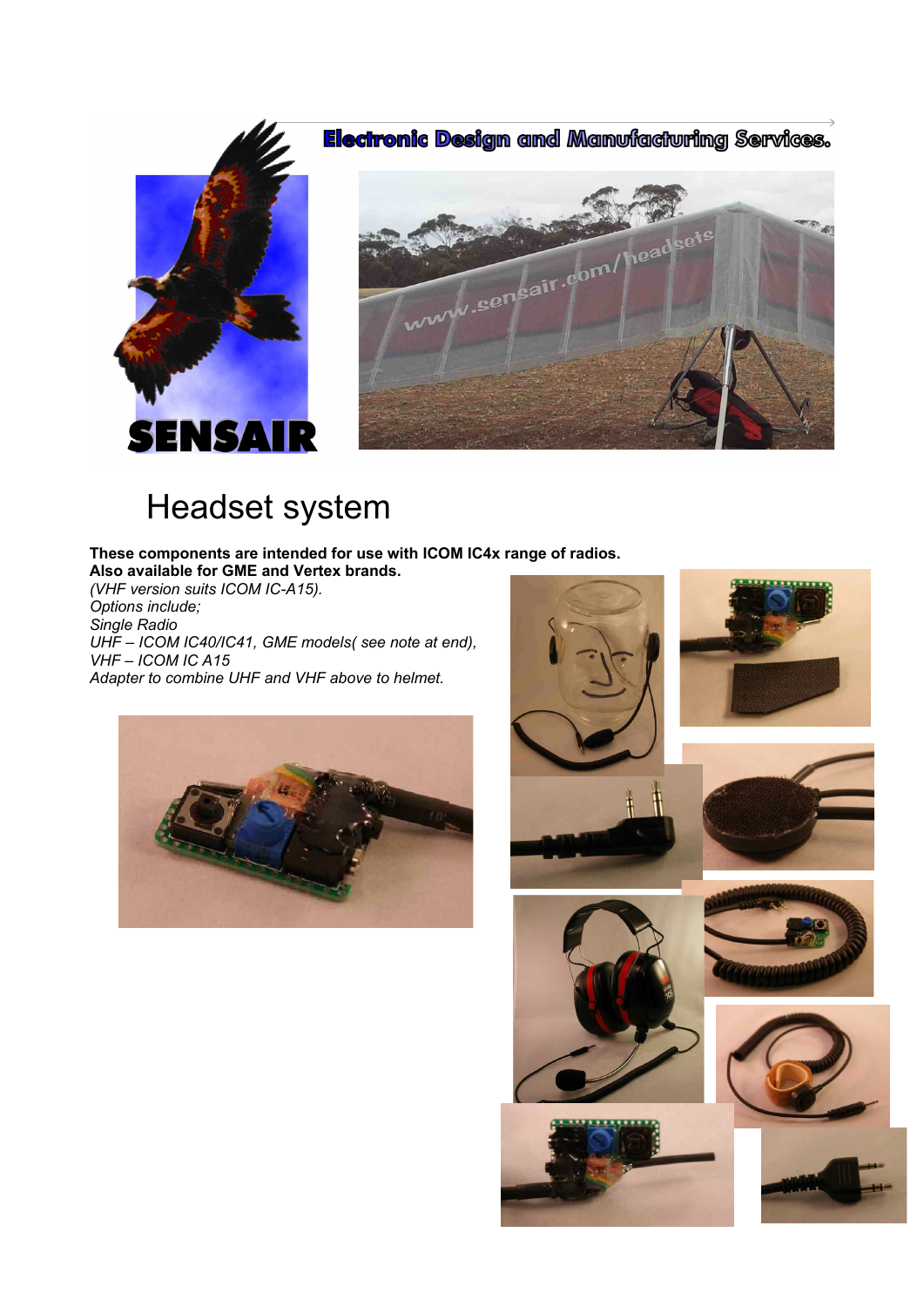### *Helmet looms.*

Full Face helmet, single radio single speaker. Full Face helmet, single radio dual speaker. Full Face helmet, dual radio dual speaker. Open face helmet single radio single speaker hook backed with boom mic. Open face helmet single radio dual speaker hook backed with boom mic. Open face helmet dual radio dual speaker hook backed with boom mic. Finger switch suitable all versions.

| Helmet type | Single Radio Single Speaker | Single Radio Dual<br>Speaker | Dual Radio Dual Speaker |
|-------------|-----------------------------|------------------------------|-------------------------|
| Full face   |                             |                              |                         |
| Open face   |                             |                              |                         |

# *Parts.*

**Full face Helmet loom. Available single speaker and dual speakers/radios.**

Mic, Headphone and 3.5mm stereo plug, wired together to standard configuration.

- Mic signal to tip of 3.5mm Stereo plug.
- Mic Common to cable shield and Common sleeve of 3.5mm Stereo plug.
- Headphone signal to ring of 3.5mm Stereo plug.
- Mic Common to cable shield and Common sleeve of 3.5mm Stereo plug.
- Available with 2 speakers, same sound for clearer comms.

#### *Note:*

*The Full face Helmet loom, is not intended to be used without first installing into a full face helmet. As it is, in itself, not very rugged. However once installed into the Helmet, it will provide years of service.*

#### **Open face helmet**

- As above, but with boom mic, and speakers backed with hook for quick installation in the helmet
- For short, bike helmets or others with no covering over the ear, ask for the "V" pad that hooks onto the "Y" strap of the helmet to allow boom mic and speaker to be **installed**.

#### **Switchbox, available UHF and VHF air band radios.**

ICOM curly cord for connection to Radio jack. Circuit board with;

- Lock-On transmit. (UHF version only)
- Push to Talk (PTT).
- Volume control.
- 2.5mm socket for connection of finger switch.
- 3.5mm socket for helmet loom.
- Straight connector for IC40S and right angle for IC41 and GME.





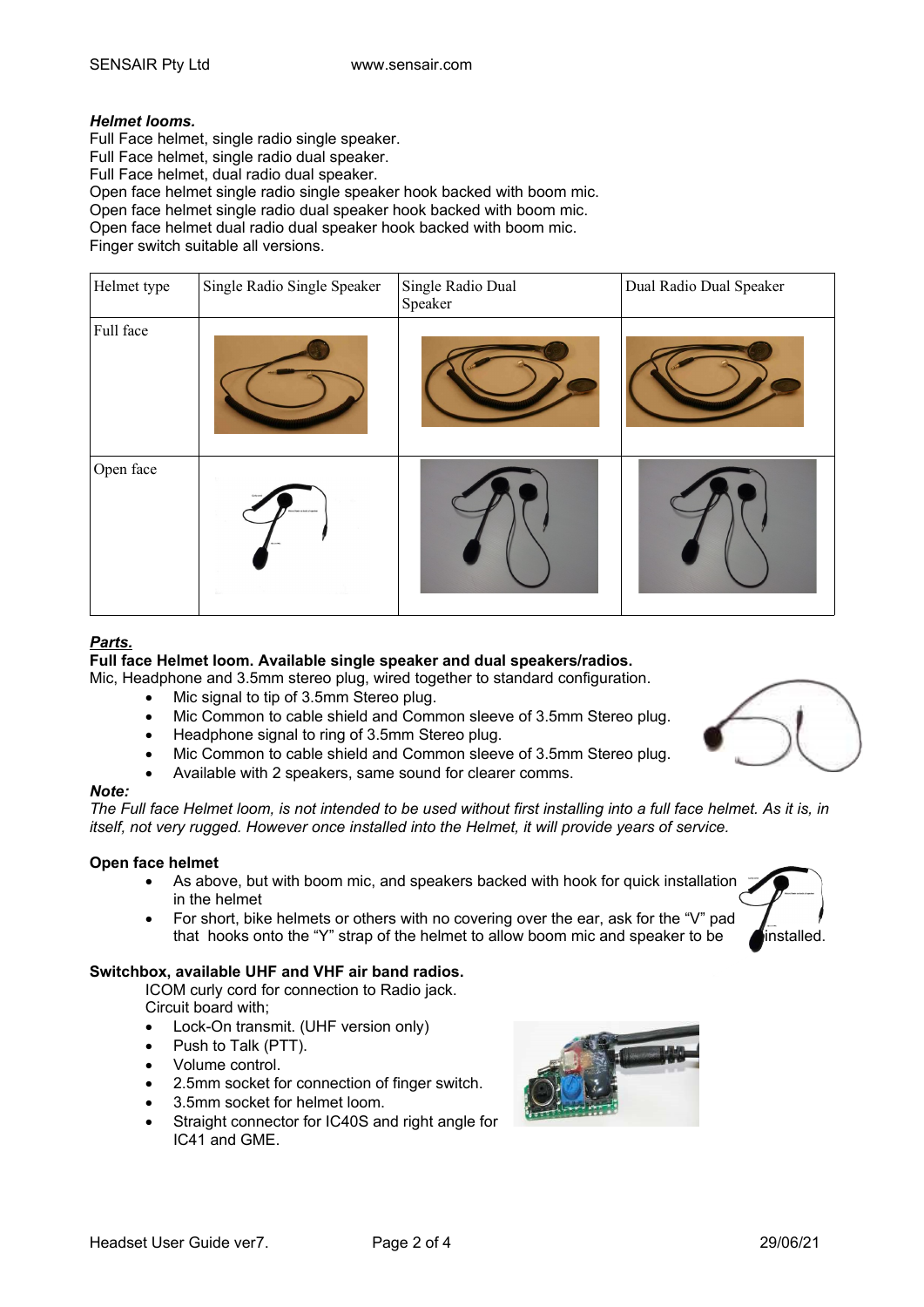### **Finger switch.**

- 2.5mm socket with ;
- PTT push button, with Hook.
- Hook and loop finger strap.





# **Dual radio usage.**

For situations that required both a UHF and VHF airband radio to be used there are 3 options. **Two separate systems,**

• Using both a VHF and a UHF headset system, complete with two independent helmet looms, ie 2 single speaker+mic combinations. Either radio headset system may be omitted when not required. This has the minor advantage of requiring the second set of helmet loom which can be a spare for the UHF if required.

### **Use a dual radio adapter,**

• Two independent junction curly cords one VHF the other UHF with an adaptor to the Dual Radio helmet loom. This has the advantage that either radio headset system may be omitted when not required. But only a single helmet loom is required with only one lead coming from the helmet.



# **Installation.**

# **Full face Helmet Loom.**

Standard installation should be straight forward.

Move the helmet lining far enough from the outer case, to allow the insertion of the microphone into the chin guard of the helmet. Running the wire attached, along under the lining to the side of the helmet, adjacent to the ear.

Locate the headphone, if necessary with a small amount of adhesive.

Run the lead to the plug, to the lower edge of the helmet, with the lead running along the inside edge of the outer case, glue in place, to afford a good mechanical bond.

This is the point that will take all the stress of those times when the helmet is removed, without first disconnecting the switch box!

Allow enough of the lead to the plug to be free of the helmet, so that it may reach the mounting point of the switch box with spare, for movement of your head in flight and on the ground. Reseat the inner lining of the helmet.

### **Note:**

*Do not alter the outer case of the helmet.*

*Do not remove excessive inner lining of the helmet.*

If a longer leaded loom is required, please contact SENSAIR for a replacement loom, with the appropriate length wires.

# **Open face Helmet Loom. (Real easy!)**

For helmets with hook and loop ear padding attachment, lift ear pad, press hook backed speaker in place press ear padding back in place. For others, press hoop backed speaker in place. Make sure the mic is rotated to a comfortable location.

### **Switch Box.**

This is supplied with a lose piece of Hook and loop. Around the edge of the circuit board there are small holes for sewing onto this Hook and Loop, or other cloth such as some part of the harness, shoulder strap etc.

Note the dual radio switch box comes with the hook already installed.